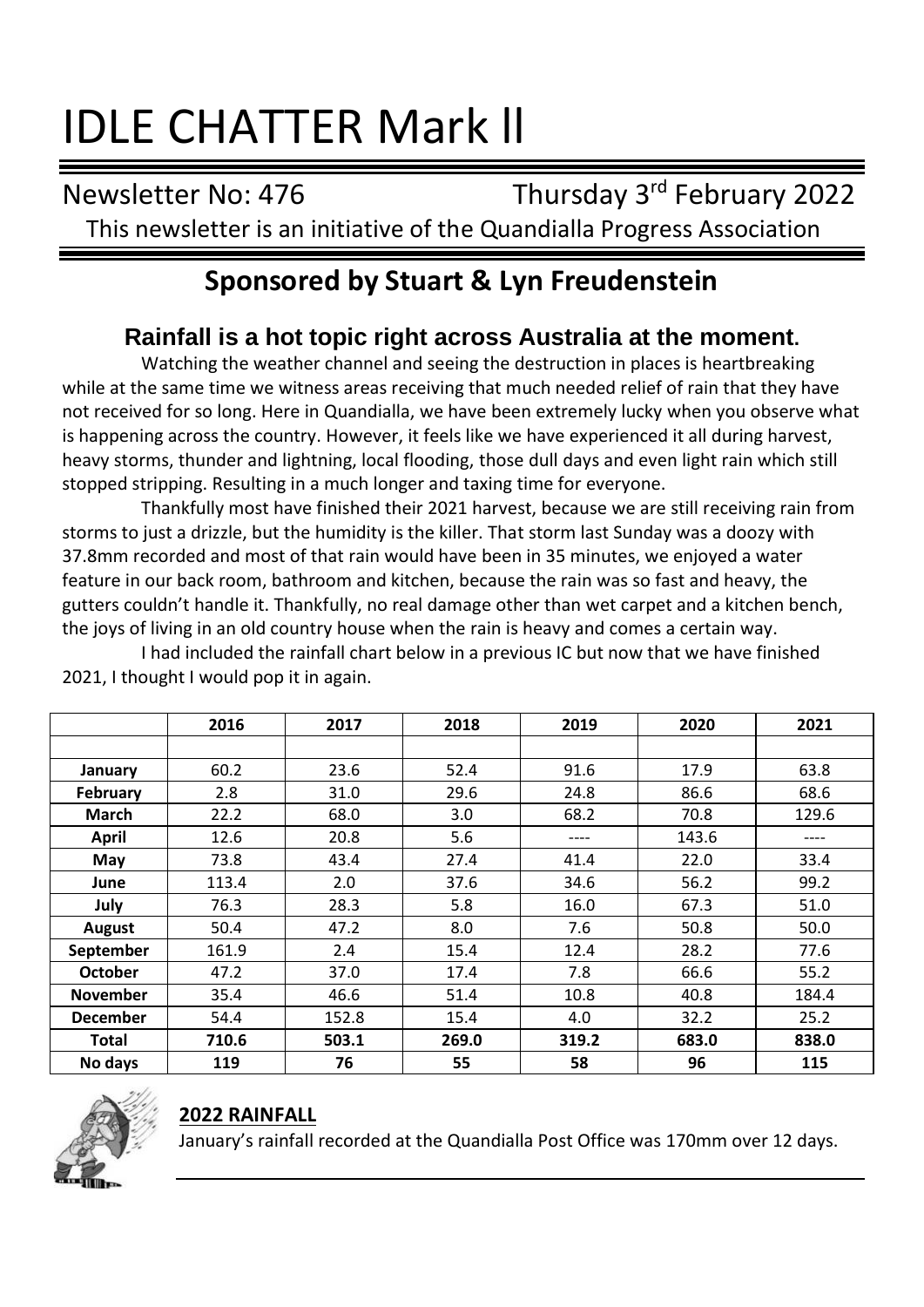# Mahon Family Book Launch

#### *An invitation is extended to I. C Readers who might be interested and would like to join the Mahon family at their book launch.*

The Mahon family's connection to Quandialla started in 1880 with John Mahon taking up a selection of 640 acres of land on the Morangorell Run. 142 years later descendants of John and Ellen Mahon have scattered, however, a direct link to Quandialla still exists through their great granddaughter Donna Slade nee Mahon and great great granddaughter Kellie Brose nee Slade.

Mick Mahon contributed the Mahon Family's history for Quandialla's History Book "The First 100 Years" 1914 – 2014. At that time Mick often spoke about the need to document important family information, all those special family moments, events and achievements, as that information is woven into everyone's family history. Unfortunately, when we lose our elders, we often lose those important facts, dates and memories that should be passed down to our descendants.

> *Mahon Family Book Launch* **Where:** *Bland Hotel* **When:** *Saturday 19th February 2022 at 12 noon. If you would like to pop in and have a chat you would be most welcome.*



**I would like to take this opportunity to Congratulate the Mahon Family on this wonderful achievement and wish them all the best at their book launch.**



### *ST MARKS ANGLICAN CHURCH*

February Service will be held on Sunday 6<sup>th</sup> February at 6pm. *Everyone Welcome*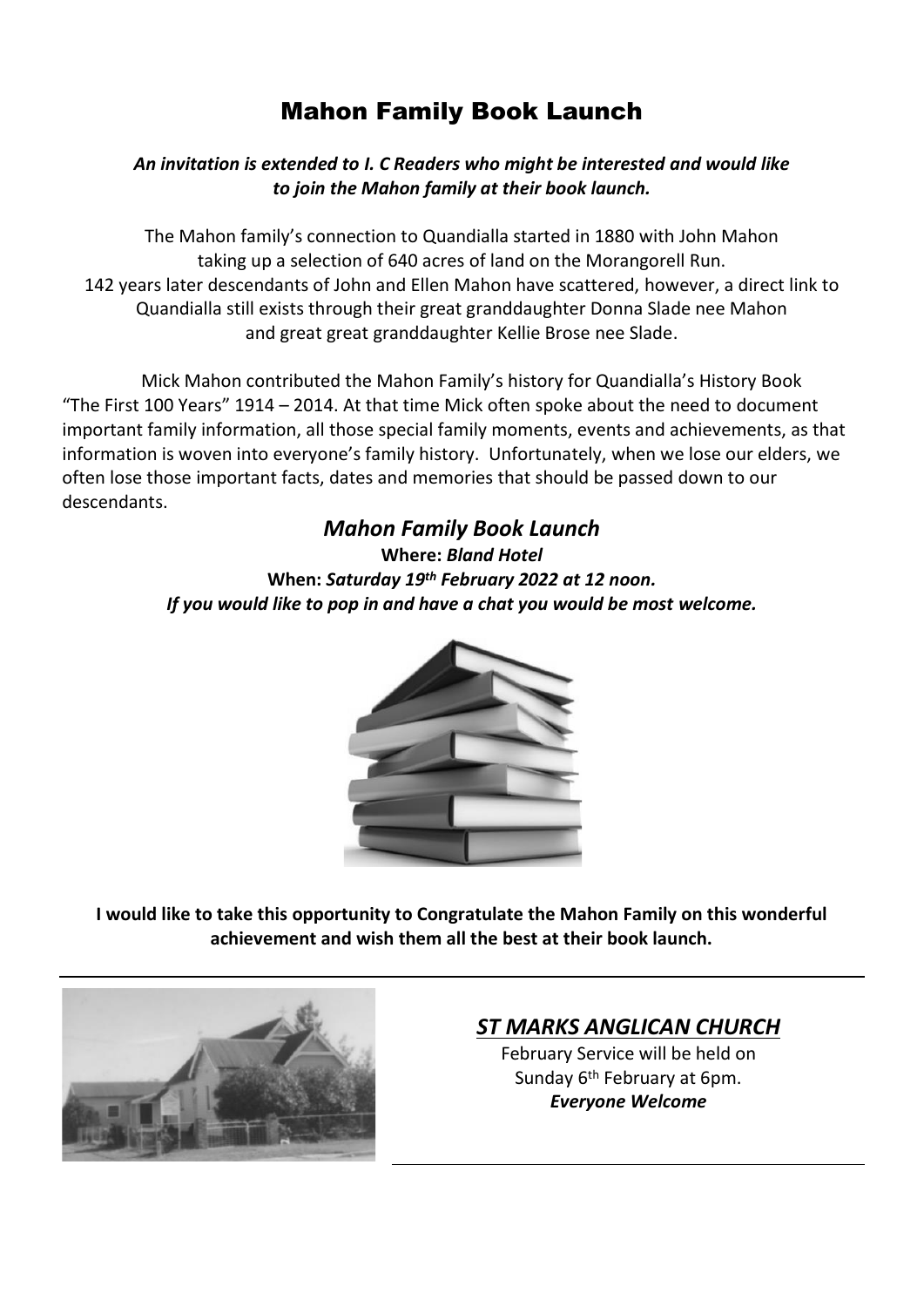# QUANDIALLA FRIDAY NIGHT JACKPOTS:

#### **Bland Hotel Joker Jackpot Draw ………**

The Joker Jackpot was not claimed and this week the jackpot will be \$440, and you have 6 chances to win a meat tray and a chance to choose the Joker Card.

#### **Quandialla Bowling Club Draws …………………..**

The Riverina Club Draw and Members Draw were not claimed last week so this Friday the Riverina Jackpot will be \$2500, and the Members Club Draw will jackpot to \$125. Remember if your badge number is drawn for any of the jackpots. YOU MUST BE AT THE CLUB to claim your prize when it is announced.

# *Good Luck Everyone*

#### **QUANDIALLA HOSPITAL AUXILIARY:**

The FIRST General Meeting for the year will be held on Tuesday 8 th February 2022 at 9.30am at the Medical Centre. New members encouraged and all welcomed

### **QUANDIALLA SOLDIERS MEMORIAL HALL & PROGRESS ASSOCIATION**

The next General Meeting will be held on Wednesday 23<sup>rd</sup> February at 7.30pm at the Bland Hotel Dining Room.

All Welcome

# $H$ APPY 18<sup>TH</sup> BIRTHDAY

Congratulations go to Jared Lahay who celebrated his 18<sup>th</sup> birthday with family and friends on Thursday 27<sup>th</sup> January.

On behalf of IC Readers I would like to wish Jared all the Best on reaching the first milestone birthday in his life.





### **BLAND HOTEL**

Open: 12 Midday – Monday to Saturday Meals available from the Bistro Lunch 12 to 2pm & Dinner 6.30pm to 8.30pm Dine In or Take Away & Don't Forget – Pizza Night on Wednesdays.